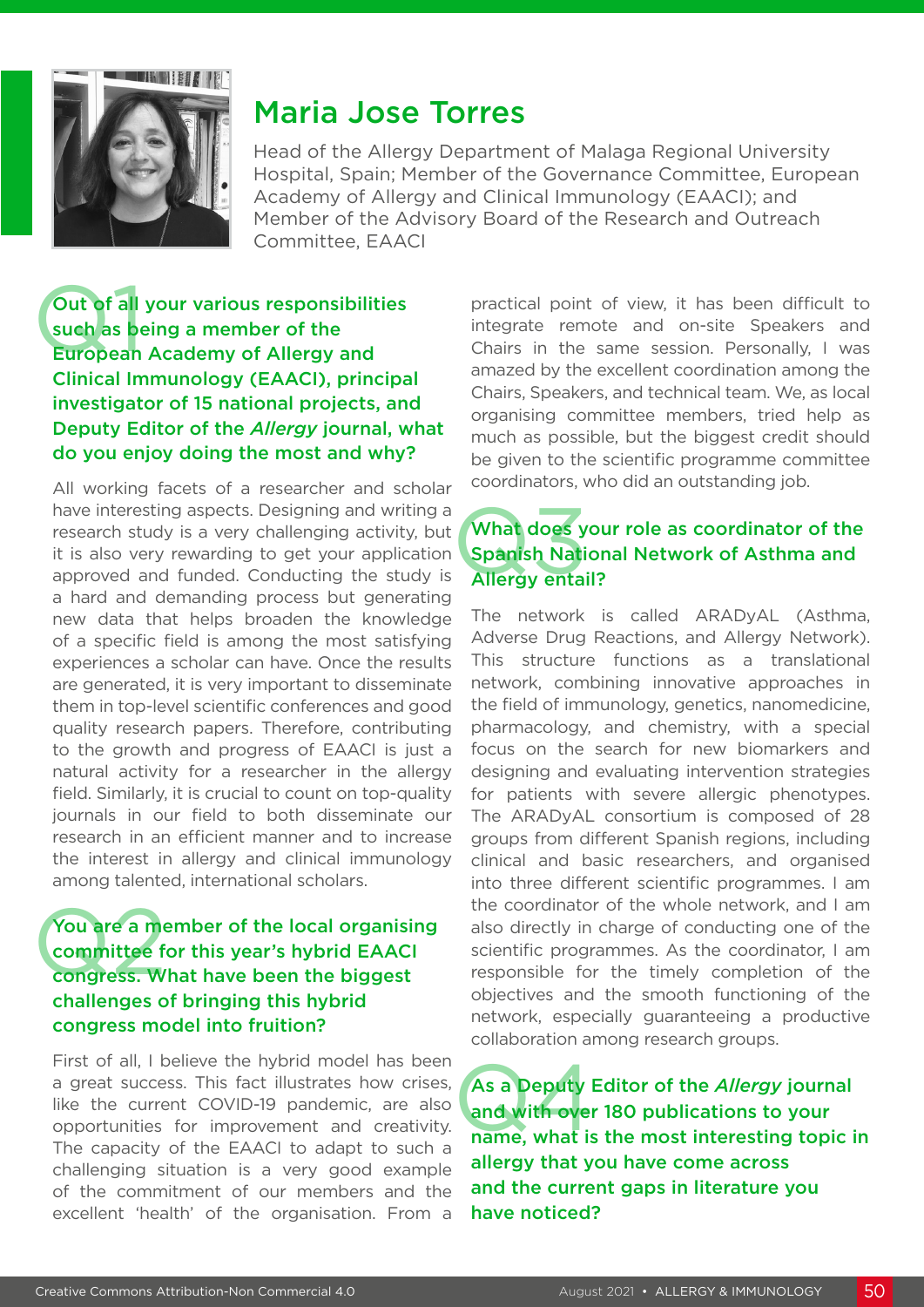

When talking about current hot topics in allergy and clinical immunology, one is obliged to refer to the COVID-19 pandemic. For the last year and a half, the *Allergy* journal performed a significant effort to adapt the journal to the urgent need for good quality research about the COVID-19 pandemic. Our main goal was to provide clinicians and scientists with good quality data, helping them to treat their patients and design proper research studies. We worked very hard to position the *Allergy* journal among the most appealing international journals to publish COVID-19 related studies. I am happy to say that our efforts were successful, as illustrated by the excellent performance of the *Allergy* journal in all bibliographic quality indicators. Nevertheless, there is always room for improvement. Despite having progressed significantly in the understanding of the immunological mechanisms of COVID-19 and in the identification of risk factors for severe disease, we still need evidence-based recommendations for the daily management of patients (e.g., effective preventive measures, suitability of biologicals, and other treatments during the pandemic, optimal time gap between COVID-19 vaccine and allergen immunotherapy, etc.).

In a recent p<br>June, you dis In a recent paper you published in June, you discussed the prevention of severe allergic reactions to COVID-19 vaccines. What are some of the urgent clinical needs in diagnosing and treating patients who have suffered severe allergic reactions after vaccination?

Currently, we encounter many difficulties when approaching patients who experienced reactions after a COVID-19 vaccination. On the one hand, the sensitivity and specificity of any diagnostic test has not been studied. This fact implies that we are unaware of the real value (e.g., positive and negative predictive values) of skin testing or basophil activation test to diagnose allergic reactions to COVID-19 vaccines. On the other hand, the safety of drug challenges with COVID-19 vaccines remains unstudied. There is a really urgent need to address all these aspects in properly designed studies.

Has the COV<br>your current<br>new area of u Has the COVID-19 pandemic influenced your current research and opened a new area of unmet research in drug/ vaccine allergy?